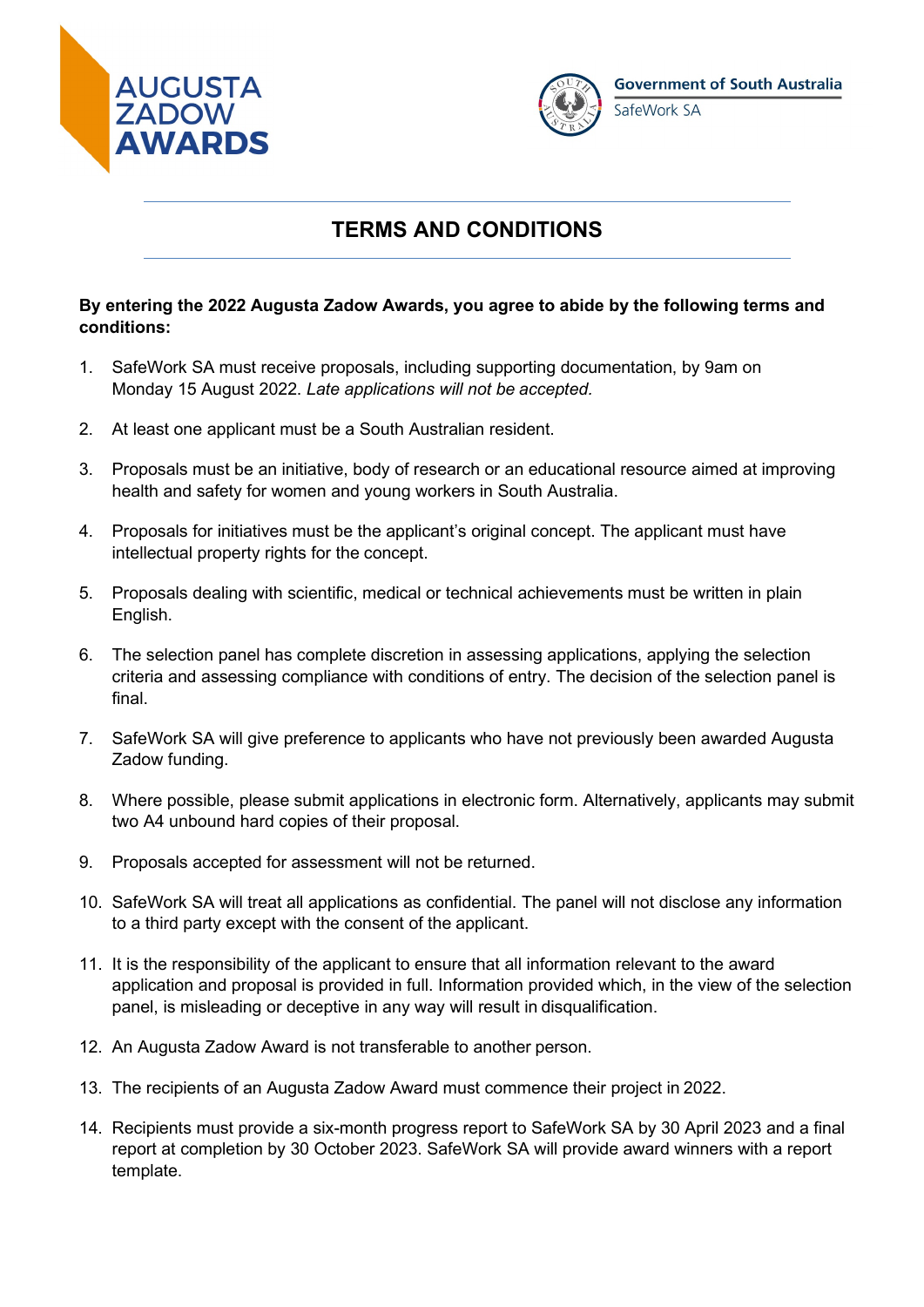- 15. SafeWork SA collects personal information that is submitted via this application process for the purpose of considering applications for grants and administering the award program. The information collected may be disclosed to other government agencies for the purpose of reporting.
- 16. SafeWork SA may use material submitted by applicants, the applicants name and photo, for promotional activities of the award program on the SafeWork SA website and social media platforms. This includes media releases of significant achievements.
- 17. Recipients may be required to undertake a small number of local public events and engagements in the year following their award, such as National Safe Work Month, or to present addresses at official events.
- 18. Applicants are required to disclose any information that may give rise to a potential conflict of interest, and those who breach any of these 'Terms and Conditions' will bedisqualified.

## **ELIGIBILITY**

Applicants mut be residents of South Australia. People assisting with the project, for example a researcher, may be located in another state. Applicants must provide:

### *Personal data*

- name, address and contact details
- qualifications, including a certified copy of your academic achievements (if applicable)
- prizes, awards or grants received, including details (ie where and when awarded)
- list of relevant publications (indicate if you are the sole author or contributor).

### *Evidence of eligibility*

Applicants must be either an Australian citizen or have been granted permanent residents status.

Please provide one of the following as evidence:

- Australian birth certificate
- Australian citizenship certificate
- Australian passport
- Evidence of permanent residency status in Australia.

Evidence of permanent South Australian residency status, by providing *one* of the following:

- South Australian driver's licence
- current council rates
- telephone or utility bill etc.